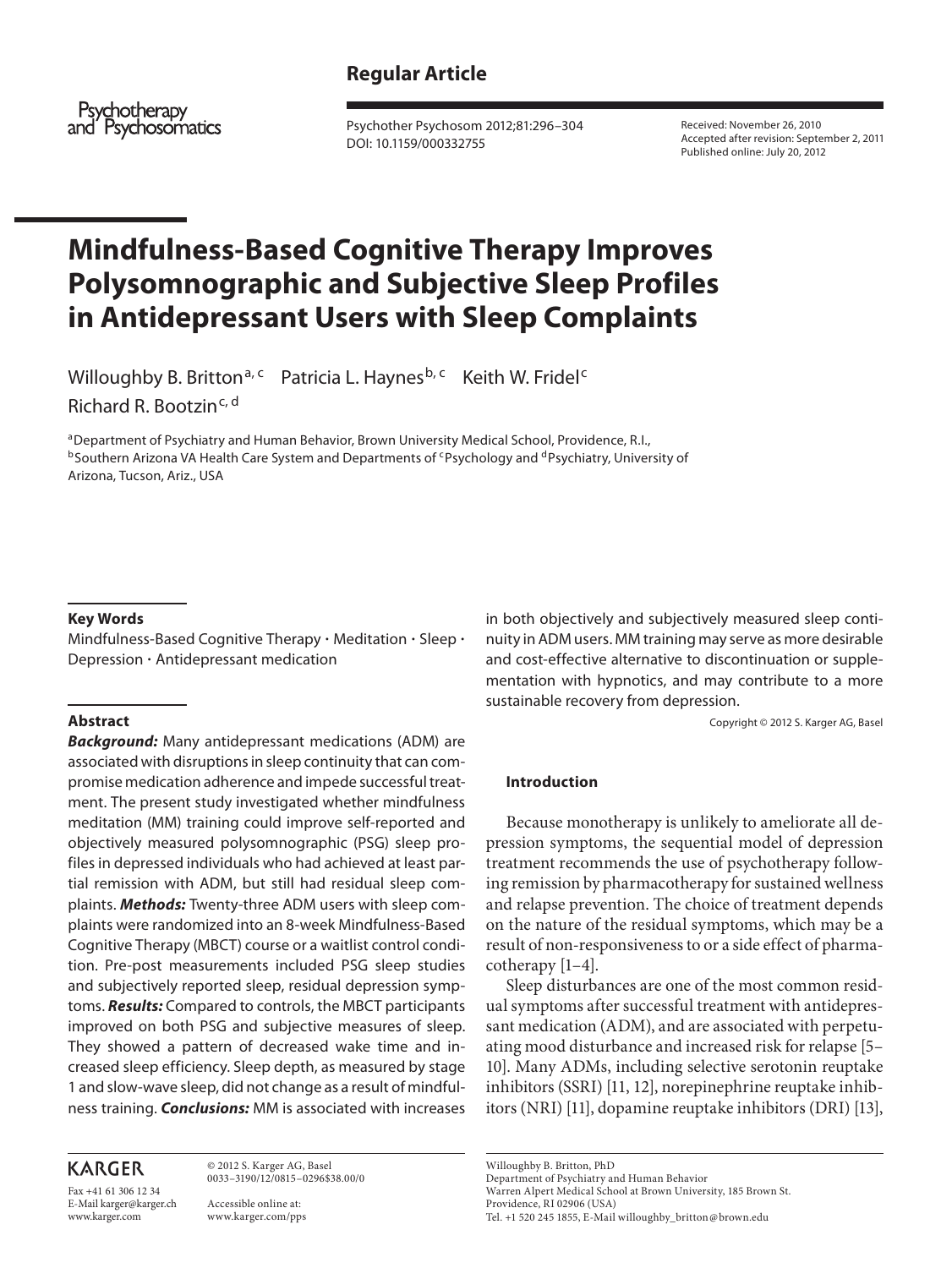monoamine oxidase inhibitors (MAOI) [14–16], and tricyclics [17] have been found to disrupt sleep continuity and increase awakenings in sleep studies using polysomnography (PSG). Regardless of whether they result from incomplete response to ADM, or whether they are induced by ADM, these ADM-related sleep disturbances often result in non-adherence, require switching medicine or the addition of a hypnotic [12, 18]. Because maintenance ADM treatment is often prolonged (i.e. years), and long-term hypnotic use is discouraged, a behavioral intervention could help to maximize both adherence and treatment response.

 Mindfulness meditation (MM) training has been associated with improvements in subjective sleep quality [19–26]. However, few studies have used objective measures (i.e. PSG) to measure sleep and no studies have examined the effect of MM training on ADM-related sleep disturbances.

 The present study investigated whether 8 weeks of MM training could improve subjective and objectively measured PSG sleep profiles in depressed individuals who had achieved at least partial remission with ADM, but still had residual sleep complaints. Based on previous reports of improved sleep quality following meditation, we predicted that MM would be associated with: (1) improved sleep continuity, as manifested by an increase in total sleep time, a decrease in time spent awake, and an increase in sleep efficiency (SE) [27]; and (2) deeper sleep, as manifested by increased slow-wave sleep and decreased stage 1 sleep. In order to imbed the findings within the context of clinical utility, we also examined the relationships between objective and subjective sleep and residual depression symptoms.

### **Patients and Methods**

#### *Participants*

 The current analysis was part of a larger study that investigated the effects of mindfulness training in recurrent depression [28, 29]. The protocol and inclusion criteria were identical to Britton et al. [28], except that participants in the current study were taking ADMs, while the other sample was medication-free. Briefly, the target population was individuals with a recurrent form of unipolar depression who had achieved at least partial remission with ADM but still had residual sleep complaints. Participants met DSM-IV criteria for major depression in the last 60 months and had a lifetime history of at least 3 episodes, but were in full or partial remission during the last 8 weeks. Partial remission was defined by a subjectively reported improvement in symptoms in the last 2 months, BDI score  $\leq$  20 and the exclusion of individuals with severely depressed mood/anhedonia, or active suicidal ideation. In addition, all eligible participants reported difficulties with either sleep initiation, sleep maintenance/non-restorative sleep, or early awakening (2 times/week), but not hypersomnia in the last 2 months.

 Exclusion criteria included: (1) a history of bipolar, psychotic or borderline personality disorder, or organic brain damage; (2) current panic, obsessive-compulsive, eating, or substance-related disorder; (c) inability to read/write in English; (d) current psychotherapy; (e) regular meditation practice; (f) modification of type/ dose of ADM in the last 3 months; (g) untreated sleep disorder besides insomnia. The study protocol was approved by the University of Arizona's Institution Review Board, and all participants provided written informed consent. No adverse events occurred during the trial.

#### *Design*

 After completing 3 weeks of sleep diaries, pre-treatment questionnaires, an adaptation night and baseline assessment in the sleep laboratory, participants were block randomized (block size = 5) to a Mindfulness-Based Cognitive Therapy (MBCT) program or waitlist control condition in a 3:2 ratio without reference (stratification) to baseline characteristics, using identical shuffled opaque sealed envelopes [30]. Treatment allocation was recorded by the first author, who was also the intervention therapist, and therefore not blind to intervention allocation. Research personnel who collected any post-baseline data were blind to treatment conditions. After 8 weeks of treatment or waitlist condition, participants completed a post-treatment questionnaire packet and returned to the laboratory to repeat the 'study night' procedure. The experiments were conducted between May 2004 and December 2005 at the University of Arizona Department of Psychology in Tucson, Ariz., USA.

#### *Measures*

Pre- and Post-Treatment Assessments

 Participants underwent an adaptation night in the sleep laboratory and returned within 1 week for a 'study night' that was scheduled according to average diary bed/wake times. Participants were asked to avoid: scheduling appointments after an anticipated stressor or time-zone travel, altering regular sleep schedule, and substances that interfere with sleep for 24 h before the study.

#### PSG and EEG

 PSG recordings followed the International 10–20 system, and standard electrooculogram and electromyogram placements, and were recorded into the 32-channel Grass Polysomnograph (Aurora Model, Twin 3.2 Software). Following lights out, subjects were allowed to sleep ad libitum from their usual bedtime (see Britton et al.[28] for details).

#### Sleep Parameters

 Each record was scored in 30-second epochs according to the standard sleep stage scoring guidelines of Rechtschaffen and Kales [31] (C3/C4, O1/O2, electrooculogram, electromyogram) by a registered PSG sleep technician who had an inter-rater reliability of >0.90 with other technicians. Inter-rater reliability for a subset of sleep records in this study was >0.95. Sleep stages were calculated into minutes of each stage and a number of other sleep parameters. Sleep onset was defined by the first epoch of any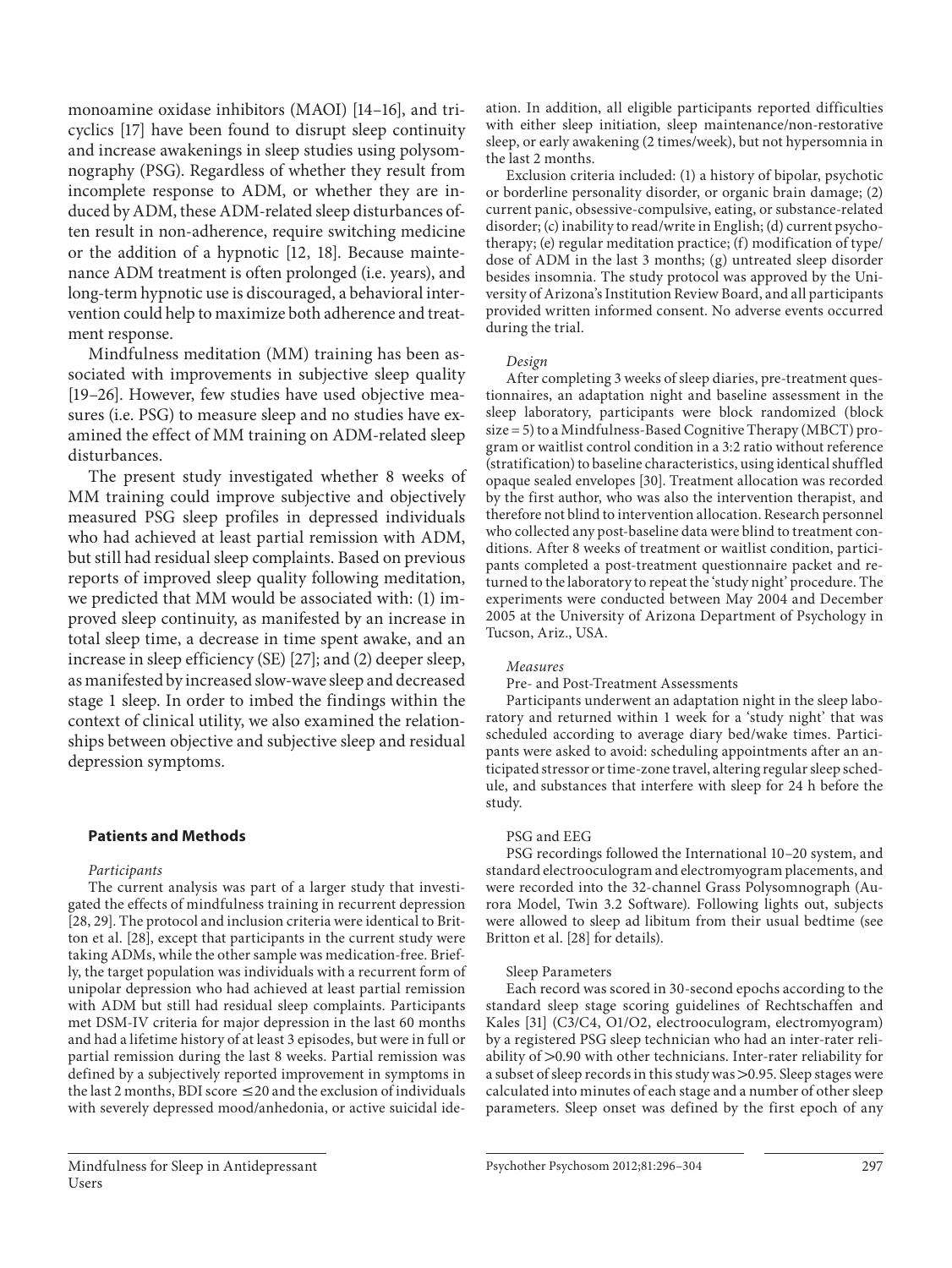stage of sleep [32, 33] . Sleep onset latency (SOL) and wake after sleep onset (WASO) reflect sleep initiation and sleep maintenance difficulties that were not shared by all participants. Therefore, SOL and WASO were combined into total wake time (TWT) to create an overall sleep disturbance variable that applied to all subjects. SOL and WASO were reported as secondary outcomes. SE is the ratio of total sleep time (TST) to time in bed (TIB). In addition to TWT and TST, TIB includes epochs containing movement, breathing or muscle artifacts, or recording difficulties, which were excluded from analysis. Because of the focus on sleep continuity and the heterogeneous effects of ADM on REM [12, 34, 35], investigations of REM sleep were not included in this paper.

#### Depression

 The Beck Depression Inventory (BDI) [36] is a 21-item self report measure of depressive symptomatology with excellent psychometric properties [37] . Sleep-related items on the BDI were omitted for correlations with sleep variables, but otherwise were retained in order to convey overall clinical significance ( $\alpha = 0.81$ ) pre-treatment, 0.90 post-treatment).

 The Hamilton Rating Scale for Depression (HRSD-24) is a widely used clinician-administered interview assessment of depressive symptomatology [38] . The HRSD and diagnostic interviews were conducted by the first author  $(>0.90$  inter-rater reliability, internal consistency = 0.77). The HRSD was used for pretreatment screening only; the BDI was used for the post-treatment assessment of depressive symptoms.

#### Sleep Diaries

 Participants kept track of their sleep for a 3-week baseline and for the 9 weeks of the treatment phase. Weekly averages required a minimum of 3 days/week of valid data to be included in analysis. Each morning the participant recorded the TST, TIB, SOL, WASO, and subjective sleep quality rating. The diary data were then used to calculate SE (TST/TIB) and TWT (SOL + WASO). While estimates of sleep parameters from sleep diaries have been found to be reliable and valid in adults with insomnia [39], it should also be noted that both good sleepers and insomniacs are poor estimators of sleep/wake duration. While good sleepers overestimate their time asleep, insomniacs tend to overestimate time awake [40].

### Meditation Practice Logs

 Participants in the MBCT group kept track of their daily MM practice, including: (1) the type of meditation (body scan, breath awareness, etc.), (2) the number of minutes practiced, and (3) whether they fell asleep during practice. Logs for the preceding week were collected at each class meeting.

### *Treatment*

 MBCT is an 8-week group intervention [41] for the treatment and relapse prevention of recurrent depression [28, 42–49] . Participants attended weekly 3-hour sessions and an all-day retreat (9 sessions total). Sessions focused on cultivating non-judgmental present-moment awareness of internal (thoughts, emotions) and external events. Homework assignments consisted of practicing MM exercises with the aid of a guided audio CD (45 min/day). A session-by-session description is available in the MBCT manual [41]. The intervention included 5 groups of 6-10 participants, and was explicitly aimed at depression symptoms/relapse prevention (i.e. not improvement in sleep). Sessions were conducted by the first author who had more than 10 years (approximately 3,000 h) of MM practice experience and has received extensive training in delivery of the program through the Center for Mindfulness Mindfulness-Based Stress Reduction Instructor Certification Program, and through MBCT training with Dr. Zindel Segal, the first author of the MBCT manual. Sessions were taped and supervised by two licensed clinical psychologists with experience in cognitive-behavioral therapies to ensure patient safety. Although treatment fidelity was not formally assessed, an earlier report demonstrated that this MBCT intervention was efficacious in reducing residual depression symptoms through increases in mindfulness [29].

### *Statistical Analysis*

#### Preliminary Analyses

Because of the preliminary nature of this investigation, a per protocol analysis was used. Prior to analysis, all variables were examined for normality, and any outlying cases were winsorized such that outliers were replaced with the next highest non-outlying value [50]. Analyses were performed on both the winsorized data and the raw untransformed data, and no differences in outcomes were found. Thus, because transformed data is difficult to interpret, the raw data is displayed in tables and analysis. Preliminary analyses were used to describe baseline characteristics, severity of sleep disturbance, patient flow/adherence, and investigate any baseline group differences that might affect the main analyses.

#### Main Analyses

The main analyses investigated the effect of treatment on sleep quality according to two different methods of data collection: overnight PSG recordings (objective laboratory measurement) and sleep diaries (subjective reports). We conducted separate 2-way repeated-measures ANOVAs to examine changes in PSG and diary sleep variables from baseline to post-treatment. PSG sleep variables were two-level within-subject variables (pre, post) and consisted of TIB, TST, SE, TWT, stage 1 min, and slow-wave sleep min. Diary sleep variables consisted of self-reported TIB, TST, SE, TWT, and subjective quality rating. Diary- and PSGbased SOL and WASO are reported as secondary outcomes. The between-subjects variable was treatment (MBCT, control). Because of the relationship between depression and sleep, baseline BDI score was entered as a covariate [51]. Using SPSS 17.0 software, statistical significance was set at  $\alpha$  levels < 0.05 (two-tailed), with effect sizes reported as partial  $\eta^2$  ( $\eta_p^2$ ; small = 0.01, medi $um = 0.06$ ,  $large = 0.14$  [52].

 Because of the exploratory nature of the study and small sample size, all trends  $(p < 0.10)$  that related to main predictions and had effect sizes on par or larger than expected for mindfulness RCTs [53] (i.e. medium effect size) were reported in order to identify patterns that warrant future investigation. Follow-up analyses used Pearson product moment correlation coefficients to examine the relationship changes in PSG and diary sleep and changes in residual depression.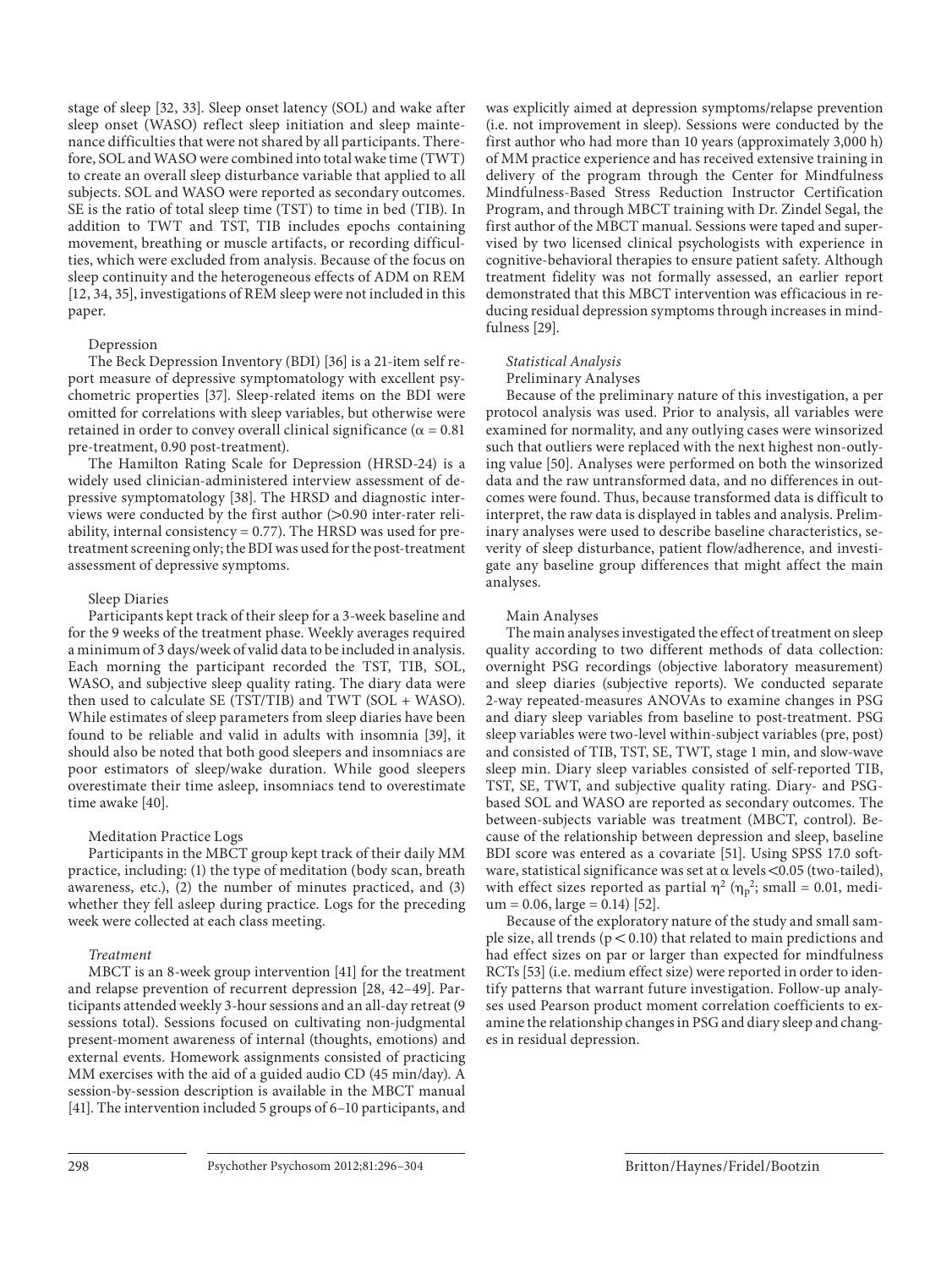## **Table 1.** Baseline characteristics

|                                           | Completers      |                 | All             |                 |  |
|-------------------------------------------|-----------------|-----------------|-----------------|-----------------|--|
|                                           | <b>MBCT</b>     | controls        | <b>MBCT</b>     | controls        |  |
| n                                         | 14              | 10              | 15              | 11              |  |
| Female, %                                 | 78.5            | 90.0            | 80.0            | 81.8            |  |
| Age, years                                | $47.7 \pm 8.0$  | $45.1 \pm 14.2$ | $47.9 \pm 7.8$  | $45.7 \pm 8.0$  |  |
| <b>BDI</b> score                          | $8.3 \pm 5.9$   | $11.8 \pm 7.3$  | $8.2 \pm 5.7$   | $10.8 \pm 7.6$  |  |
| HRSD score                                | $9.9 \pm 7.4$   | $11.8 \pm 6.7$  | $9.6 \pm 7.2$   | $10.7 \pm 7.3$  |  |
| Previous depression <sup>1</sup> , months | $57.5 \pm 38.0$ | $57.8 \pm 36.3$ | $58.6 \pm 36.9$ | $64.0 \pm 40.1$ |  |
| In remission <sup>2</sup> , %             | 50.0            | 60.0            | 46.7            | 54.5            |  |
| SSRIs, %                                  | 71.0            | 70.0            | 73.0            | 73.0            |  |
| Completers, %                             | 100             | 100             | 93.3            | 90.9            |  |

Data denote means  $\pm$  SD unless otherwise indicated. No significant differences between treatment groups in age, BDI, previous depression (independent sample t tests) or gender, remission, or completers (Fisher's exact test). <sup>1</sup> Total duration of previous depression across all episodes. 2 BDI score <10.

## **Results**

## *Preliminary Analyses: Participant Flow*

 Twenty-six individuals completed baseline assessment and randomization procedures (15 MBCT, 11 controls) and 2 dropped out once enrolled (1 MBCT, 1 control), so a total of 24 participants completed the 8-week protocol (14 MBCT, 10 controls). One participant was excluded from PSG analysis due to technical problems, so complete data from all time points were available from 23 participants (13 MBCT, 10 controls).

## *Preliminary Analyses: Treatment Attendance and Adherence*

 Out of the 15 MBCT participants, 1 dropped out after the first class, and the remaining 14 attended at least 6 sessions and the all-day retreat. Outside of class, the 14 completers engaged in formal MM practice an average of 40.4  $\pm$  8 min/day 5.0  $\pm$  1.6 days/week (mean adherence = 75  $\pm$  17%).

## *Preliminary Analyses: Baseline Characteristics*

Participants ( $n = 26$ , 21 female) had a mean age of 47.0  $\pm$  10.5 years (range = 24–61 years). Approximately half of the participants in each group were in remission (BDI score  $\langle 10 \rangle$  [54], with a history of previous depression ranging from 11 to 152 months (mean 60.9  $\pm$  37.6).

## *Preliminary Analyses: Antidepressant Medications*

 The majority (92%) of the sample was taking a single compound, 2 (8%) were taking two medications. Based on dose-related mechanism(s) of action [55] , ADM use can be categorized as follows: 73% SSRI, 38% norepinephrine reuptake inhibitors, 15% dopamine reuptake inhibitors, 12% tetracyclics.

 There were no significant differences between treatment groups in age, gender, depression severity, duration of previous depression, percent taking SSRIs, or any diary or PSG sleep measure at baseline. See table 1 for summary by treatment group.

### *Preliminary Analyses: Baseline Sleep Disturbance*

 All participants reported some level of sleep complaints at the initial screening, including trouble initiating sleep  $(SOL > 30$  min, 42.3%), disturbed/non-restorative (WASO  $> 30$  min, 100%), or early morning awakening  $( > 30$  min prior to normal time, 50.0%) at least 2 nights/week during the month prior to the interview. According to sleep diaries, approximately 40% of the sample met formal severity and frequency criteria for insomnia, defined as  $\geq$  31 min of WASO or SOL on  $\geq$ 3 nights/week during the first week of baseline assessment [56] . Seventy percent of the sample had SE <90% according to both diaries and PSG, with an average of 43  $\pm$  36 (diary) and 56  $\pm$  27 (PSG) min spent awake each night. Half of the sample described their average night of sleep as 'restless' or 'very restless'. Reduced slow-wave sleep, as defined by less than 8% of total sleep time [57], was apparent in 80% of the sample.

## *Main Analyses: PSG Data*

A significant group  $\times$  time interaction indicated a greater reduction in PSG TWT for the MBCT group com-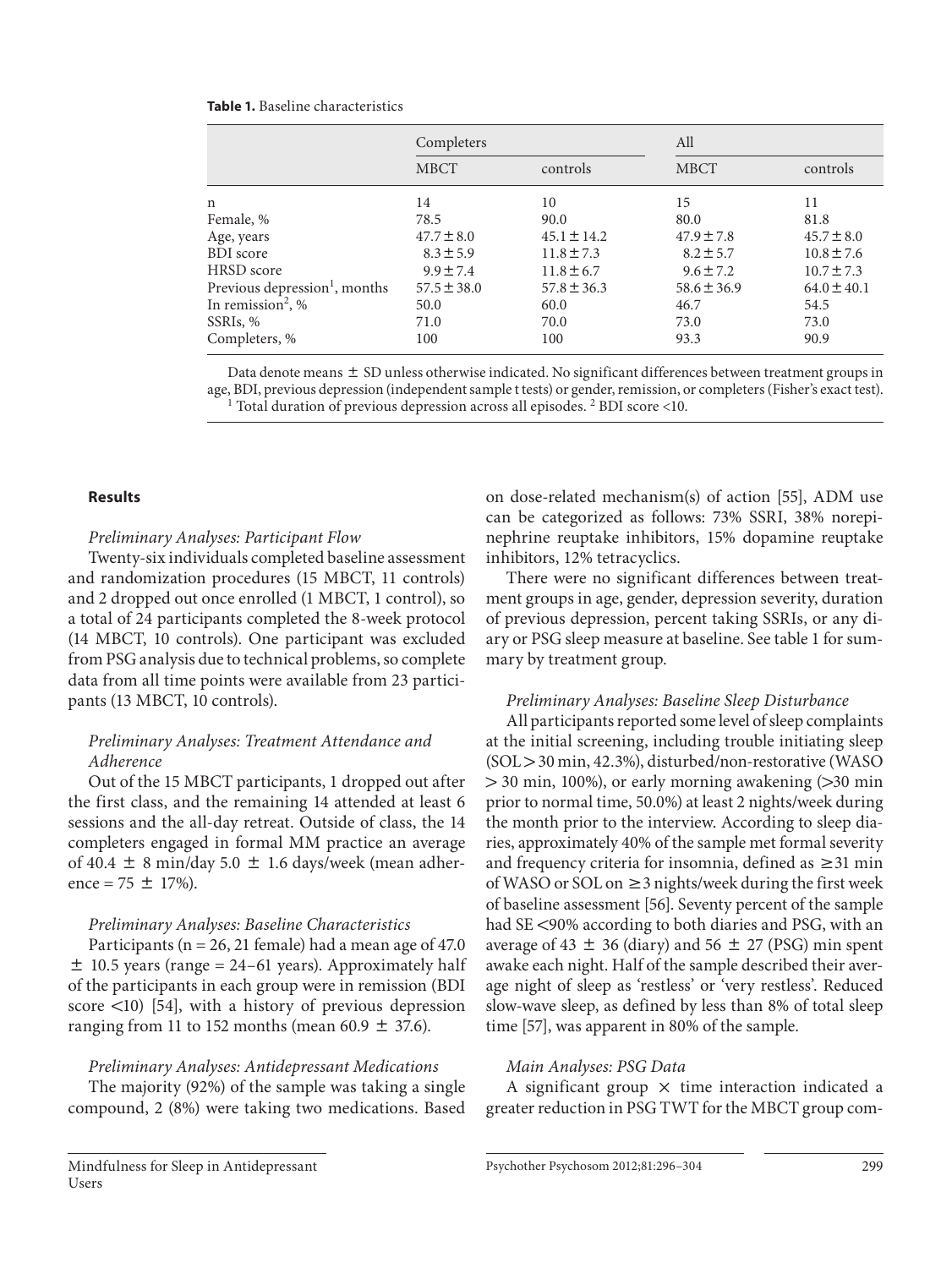|              | Treatment              | Pre-intervention,<br>mean $\pm$ SD   | Post-intervention,<br>mean $\pm$ SD  | Time, F | Treatment<br>$\times$ time, F | Effect<br>size, $\eta_p^2$ |
|--------------|------------------------|--------------------------------------|--------------------------------------|---------|-------------------------------|----------------------------|
| TIB, min     | MBCT<br>control        | $458.8 \pm 45.7$<br>$465.1 \pm 45.9$ | $440.5 \pm 74.6$<br>$474.3 \pm 47.7$ | 0.005   | 0.66                          | 0.032                      |
| TST, min     | <b>MBCT</b><br>control | $393.8 \pm 38.5$<br>$406.6 \pm 66.6$ | $392.3 \pm 80.0$<br>$390.3 \pm 79.5$ | 0.13    | 0.14                          | 0.007                      |
| SE, %        | MBCT<br>control        | $86.0 \pm 5.4$<br>$87.1 \pm 9.2$     | $88.7 \pm 5.8$<br>$82.1 \pm 14.1$    | 0.54    | $3.1^{*}$                     | 0.13                       |
| SOL, min     | <b>MBCT</b><br>control | $11.1 \pm 11.6$<br>$12.8 \pm 8.6$    | $7.2 \pm 8.4$<br>$21.8 \pm 31.9$     | 0.02    | 1.4                           | 0.07                       |
| WASO, min    | <b>MBCT</b><br>control | $45.9 \pm 16.5$<br>$40.3 \pm 33.3$   | $39.5 \pm 21.7$<br>$48.1 \pm 31.5$   | 0.06    | 1.4                           | 0.07                       |
| TWT, min     | <b>MBCT</b><br>control | $57.0 \pm 20.6$<br>$53.1 \pm 36.9$   | $46.7 \pm 23.8$<br>$69.9 \pm 50.6$   | 0.14    | $5.1*$                        | 0.20                       |
| Stage 1, min | <b>MBCT</b><br>control | $40.2 \pm 11.4$<br>$34.3 \pm 21.8$   | $32.8 \pm 16.0$<br>$37.6 \pm 23.4$   | 0.30    | 2.1                           | 0.10                       |
| SWS, min     | <b>MBCT</b><br>control | $22.0 \pm 24.5$<br>$24.2 \pm 26.0$   | $24.5 \pm 35.9$<br>$30.8 \pm 27.4$   | 0.37    | 0.40                          | 0.02                       |

Table 2. Polysomnographic sleep

## **Table 3.** Sleep diaries

|                | Condition              | Pre-intervention,<br>mean $\pm$ SD   | Post-intervention,<br>mean $\pm$ SD  | Time, F | Treatment<br>$\times$ time, F | Effect<br>size, $\eta_p^2$ |
|----------------|------------------------|--------------------------------------|--------------------------------------|---------|-------------------------------|----------------------------|
| TIB, min       | <b>MBCT</b><br>control | $517.1 \pm 60.1$<br>$529.2 \pm 61.5$ | $492.1 \pm 58.4$<br>$510.4 \pm 53.5$ | 1.9     | 0.02                          | 0.001                      |
| TST, min       | <b>MBCT</b><br>control | $419.6 \pm 82.7$<br>$451.4 \pm 71.3$ | $436.3 \pm 62.3$<br>$440.3 \pm 61.9$ | 3.9     | 2.6                           | 0.12                       |
| SE, %          | <b>MBCT</b><br>control | $81.3 \pm 13.0$<br>$85.1 \pm 6.5$    | $88.8 \pm 8.8$<br>$86.1 \pm 6.9$     | 1.9     | $9.3***$                      | 0.33                       |
| SOL, min       | <b>MBCT</b><br>control | $19.3 \pm 19.6$<br>$19.8 \pm 10.5$   | $11.8 \pm 9.4$<br>$18.3 \pm 8.4$     | 0.006   | 1.5                           | 0.07                       |
| WASO, min MBCT | control                | $27.5 \pm 39.5$<br>$14.3 \pm 14.2$   | $15.9 \pm 25.8$<br>$16.7 \pm 24.6$   | 0.05    | $4.2^*$                       | 0.18                       |
| TWT, min       | <b>MBCT</b><br>control | $46.8 \pm 52.4$<br>$34.2 \pm 20.7$   | $27.7 \pm 28.4$<br>$35.0 \pm 30.0$   | 0.04    | $4.5*$                        | 0.19                       |
| Quality        | <b>MBCT</b><br>control | $2.9 \pm 0.5$<br>$3.1 \pm 1.0$       | $3.3 \pm 0.6$<br>$2.9 \pm 0.5$       | 0.08    | 0.74                          | 0.04                       |

<sup>1</sup> Subjective sleep quality rating. MBCT: n = 13; control: n = 10.  $*$  p < 0.05;  $**$  p < 0.01;  $*$  p < 0.10.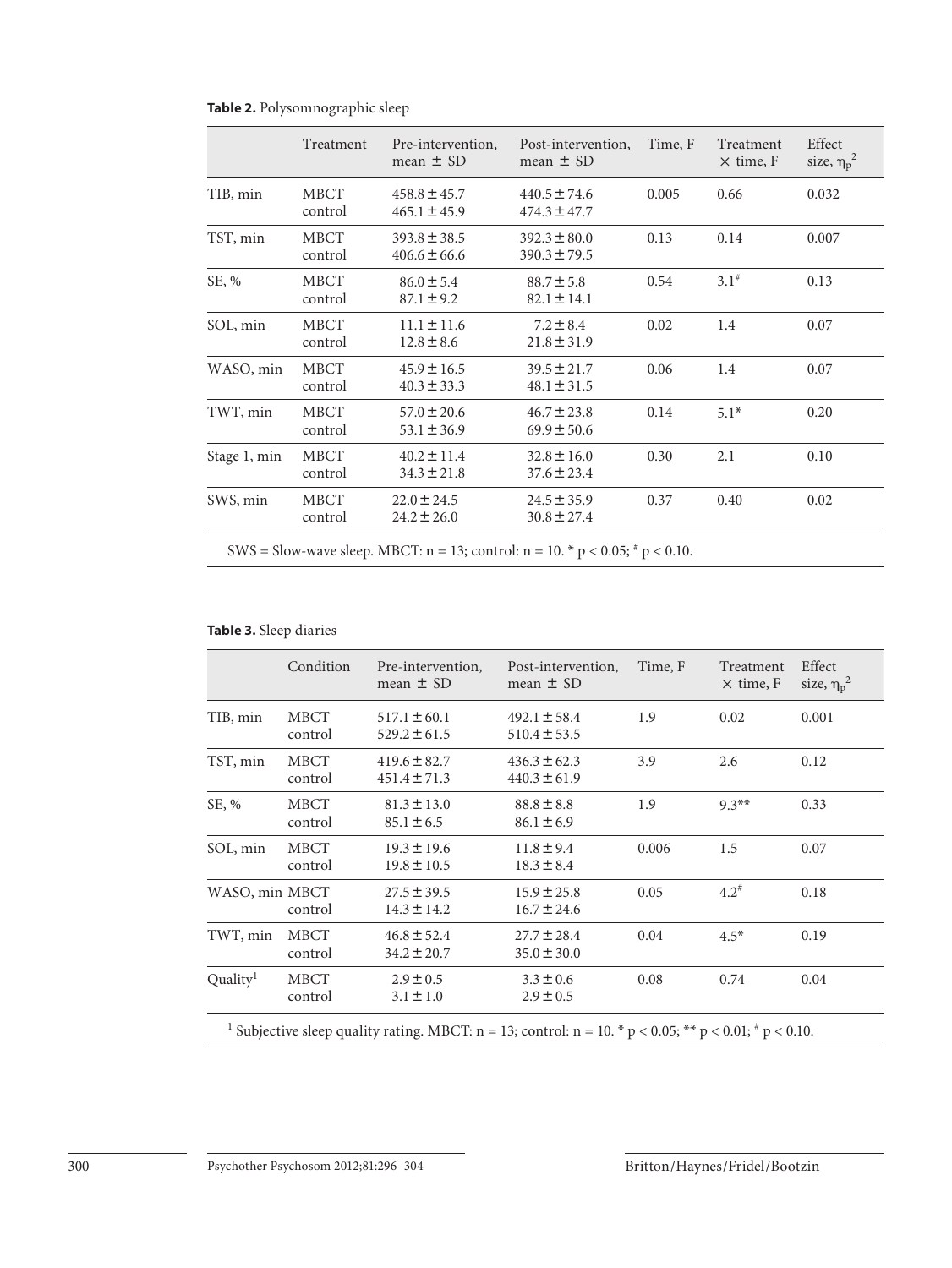pared to controls [F(1, 20) = 5.1, p = 0.035,  $\eta_p^2 = 0.20$ ]. A similar pattern of increased SE in the MBCT group appeared at the trend level [F(1, 20) = 3.1, p = 0.09,  $\eta_p^2$  = 0.13].

 When TWT was decomposed into SOL and WASO, group  $\times$  time interactions were not significant (table 2)  $[SOL = F(1, 20) = 1.44, p = 0.24, \eta_p^2 = 0.067; WASO =$  $F(1, 20) = 1.39, p = 0.25, \eta_p^2 = 0.065$ .

## *Main Analyses: Sleep Diaries*

Significant group  $\times$  time interactions indicated a greater decrease in TWT [F(1, 20) = 4.54, p = 0.046,  $\eta_p^2$  = 0.19] and greater improvement in SE  $[F(1,20) = 9.3, p =$ 0.007,  $\eta_p^2$  = 0.33] for the MBCT group compared to controls. When TWT was decomposed into SOL and WASO, group  $\times$  time interaction was close to significance for WASO [F(1, 20) = 4.24,  $p = 0.053$ ,  $\eta_p^2 = 0.18$ ] but not for SOL [F(1, 20) = 1.51, p = 0.24,  $\eta_p^2 = 0.07$ ] (table 3).

## *Residual Depression and Relationship to Sleep*

A trend-level group  $\times$  time interaction indicated a greater reduction in residual depression symptoms for the MBCT group versus controls  $[F(1, 22) = 3.6, p = 0.07,$  $\eta_p^2$  = 0.14]. Mean BDI scores for the MBCT group decreased 2.6 points from 8.3  $\pm$  5.9 to 5.1  $\pm$  3.5, while control group BDI scores increased 3.2 points from 11.8  $\pm$ 7.2 to  $14.4 \pm 10.2$ .

 For all completers and the MBCT group alone, improvements in BDI scores (with sleep items removed) were associated with decreases in self-reported wake time  $(r = 0.45, p = 0.04)$ , WASO  $(r = 0.48, p = 0.02)$ , and increases in total sleep time ( $r = -0.58$ ,  $p = 0.005$ ) and SE  $(r = -0.70, p < 0.001)$ , but were not associated with changes in self-reported SOL, or any objectively measured sleep variable.

#### **Discussion**

 This study investigated the effects of MBCT on PSG and subjective sleep profiles in depressed individuals who had achieved at least partial remission on ADM, but still had sleep complaints. After 8 weeks of MM training, the MBCT group spent less time awake at night and had higher sleep efficiencies than controls according to both objective and subjective measures. Improvements in selfreported sleep continuity were associated with improvement in residual depression symptoms. Together these data suggest that MM training may improve ADM-related sleep discontinuity, one of the most common complaints and reasons for discontinuation of ADMs [15] .

 It is important to note that these meditation-related benefits were specific to sleep continuity and not sleep depth or architecture. While the MBCT group showed a decrease in wake time and improved SE, there was no change in the total amount of sleep, or the amount of slow-wave 'deep' or stage 1 'light' sleep as a result of MM training. Sleep continuity improved even though pretreatment sleep disruption was not severe. Slow-wave sleep remained pathologically truncated between 5 and 8% following treatment. Two cross-sectional studies have reported increased slow-wave sleep in advanced meditators [58, 59], but we did not replicate this finding in the context of a longitudinal RCT of meditation-naïve ADM users. While there was no change in slow-wave sleep or stage 1 in this sample, several other studies suggest that meditation may decrease sleep depth and increase wakefulness or cortical arousal [28, 60–65]. Future studies should be careful to dissociate the effects meditation on sleep depth and sleep continuity.

 Our primary measure of sleep continuity, TWT, was an aggregate of sleep initiation and sleep maintenance difficulties. When TWT was decomposed into WASO and SOL and analyzed separately, only subjective WASO was close to significance. This finding has several implications: The sample size may be too small to show the effect from SOL and WASO separately and TWT may be a more sensitive measure for mixed forms of insomnia that include both sleep initiation and maintenance difficulties. Similarly, Morin et al. [66] found that TWT (but not SOL and WASO separately) in both sleep diaries and PSG benefited from a behavioral intervention for insomnia compared to controls. While it is true that SOL and WASO reflect different types of sleep disturbance, it is also true that total wake time is associated with cognitive and affective functioning. For example, Van Dongen et al. [67] found that total amount of wakefulness was associated with neurobehavioral impairment in a linear dose-response manner. Similarly, in this paper, improvements in total wake time were associated with improved mood ( $r = 0.45$ ,  $p < 0.05$ ).

 The observation that that subjective WASO improved, but not SOL, may suggest that sleep maintenance difficulties are more influenced by MM, but the opposite pattern has been found in other trials [68] and is most likely related to type of sleep complaints at baseline. This finding is probably better explained by the tendency of subjective reported sleep to be more amenable to change by MM training than objectively measured sleep [28, 68].

 The dissociation between subjective and objective measures of sleep is a well-known phenomena in sleep re-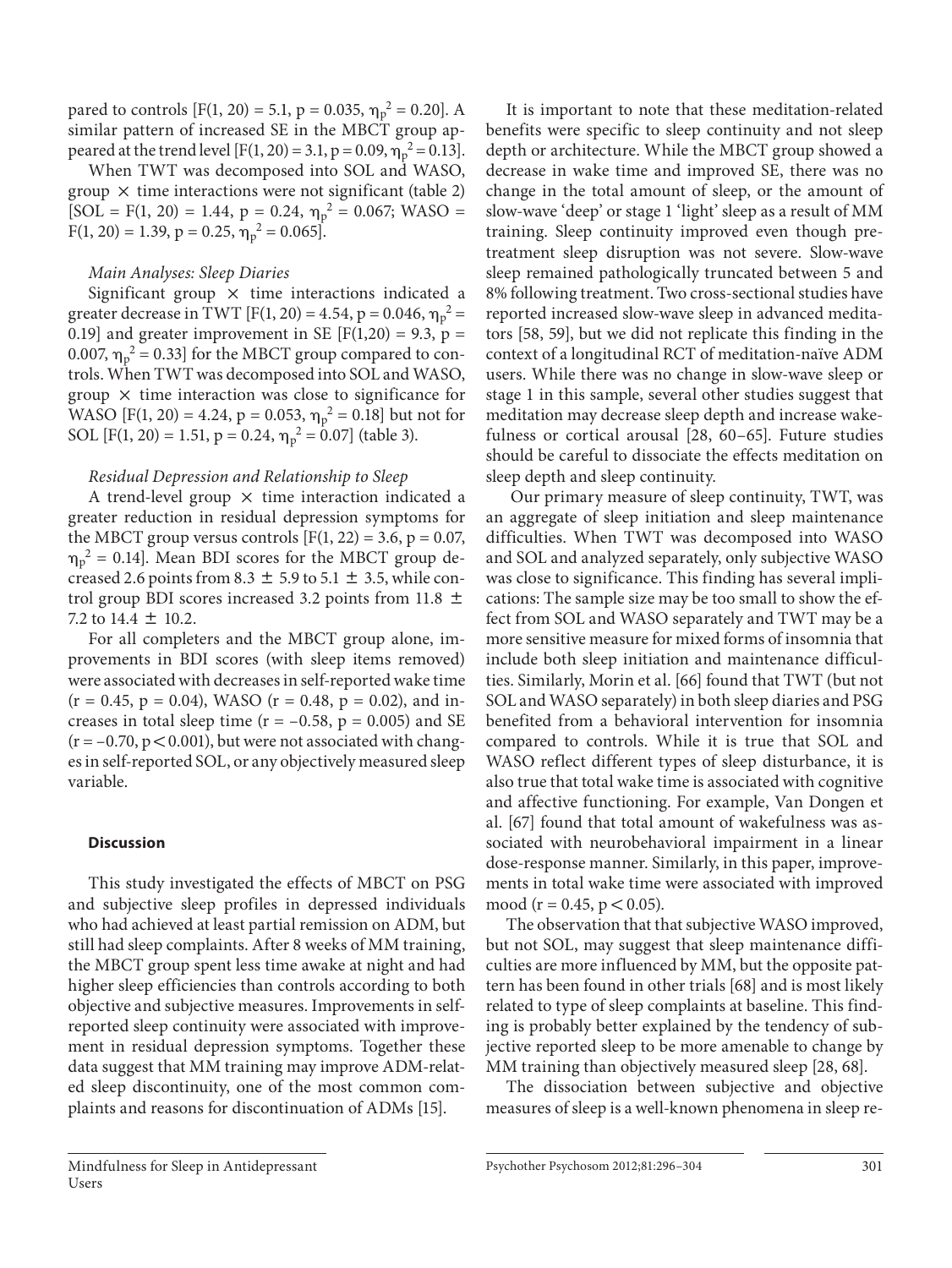search [69–71] and is beginning to appear in meditationbased sleep studies as well. Subjective measures have produced more favorable [19–22, 26, 68] or equivocal [28, 72– 74] sleep-promoting effects of meditation while objective or EEG-based measures tend to suggest more wake-promoting or arousing effects  $[28, 60-65]$ . In the current study, the subjective and objective measurements of sleep showed differential patterns that reinforce MM's stronger benefits for subjectively reported sleep. By subjective accounts, MBCT showed clear improvement over relatively stable controls, where by PSG measurement, deterioration of control sleep may have contributed to the group  $\times$  time interaction. Given that BDI scores increased slightly for the controls, it is possible that deterioration of PSG sleep in controls is related to depressive relapse.

 The present study has several limitations, most notably the lack of statistical power due to the small sample size, and a per protocol rather than intent-to-treat analysis. The use of an 8-week MM course limits the ability to speculate on the effects of other forms of meditation or the effects of longer durations of training. Because MBCT uses a variety of meditative techniques, it is difficult to sort out which techniques relate to which outcomes. While the MBCT group's previously reported increase in mindfulness and improvement in depression is consistent with other studies where high-quality MBCT was administered, checks on competency [75] and adherence [76] should be included in future research to ensure treatment fidelity.

 In addition, varying levels of mood and sleep disturbance at baseline and heterogeneous ADM types may have confounded or diluted the effects. The current study cannot clearly delineate to what extent mindfulness training improved sleep versus prevented deterioration associated with depressive relapse. The current study also does not distinguish between residual depression-related sleep disturbances that fail to respond to ADM and sleep

disturbances that are induced by ADM. Future studies with larger and more targeted samples should investigate these distinctions. Future studies should also assess whether the improvements in ADM-related sleep disturbance affect medication adherence and long-term remission rates.

 In conclusion, this study suggests that individuals who experience sleep disturbances as a side effect from ADM may benefit from training in MM. MM training may represent a treatment choice within the sequential model of depression treatment. By serving as more desirable and cost-effective alternative to discontinuation or supplementation with hypnotics, MM training may contribute to a more sustainable recovery from depression.

## **Acknowledgements**

 Funding for this study was provided by grants T32-AT001287, MH067553-05 from the National Institutes of Health, the Mind and Life Institute, the American Association for University Women grant, and Philanthropic Educations Organization (W.B.B.). W.B.B. is supported by a NIH Career Development Award K23- AT006328-01A1 and by Lenz and Hershey Foundation grants to the Brown University Contemplative Studies Initiative. We give special thanks to the research assistants at the University of Arizona Sleep Research Laboratory for their time and effort. We also thank Drs. Mary Carskadon and Christine Acebo for their thoughtful comments and feedback on earlier versions of the manuscript.

## **Disclosure Statement**

 This was not an industry-supported study. The authors have indicated no financial conflicts of interest. The sponsors had no further role in study design, in the collection, analysis and interpretation of data, in the writing of the report, and in the decision to submit the paper for publication.

### **References**

- 1 Fava GA, Tomba E: New modalities of assessment and treatment planning in depression: the sequential approach. CNS Drugs 2010; 24:453–465.
- 2 Guidi J, Fava GA, Fava M, Papakostas GI: Efficacy of the sequential integration of psychotherapy and pharmacotherapy in major depressive disorder: a preliminary metaanalysis. Psychol Med 2011;41:321–331.
- 3 Lichtenberg P, Belmaker RH: Subtyping major depressive disorder. Psychother Psychosom 2010;79:131–135.
- 4 Bech P: Struggle for subtypes in primary and secondary depression and their mode-specific treatment or healing. Psychother Psychosom 2010;79:331–338.
- 5 Pigeon WR, Hegel M, Unutzer J, Fan MY, Sateia MJ, Lyness JM, Phillips C, Perlis ML: Is insomnia a perpetuating factor for late-life depression in the IMPACT cohort? Sleep 2008;31:481–488.
- 6 Buysse DJ, Frank E, Lowe KK, Cherry CR, Kupfer DJ: Electroencephalographic sleep correlates of episode and vulnerability to recurrence in depression. Biol Psychiatry 1997; 41:406–418.
- 7 Perlis ML, Smith LJ, Lyness JM, Matteson SR, Pigeon WR, Jungquist CR, Tu X: Insomnia as a risk factor for onset of depression in the elderly. Behav Sleep Med 2006;4:104–113.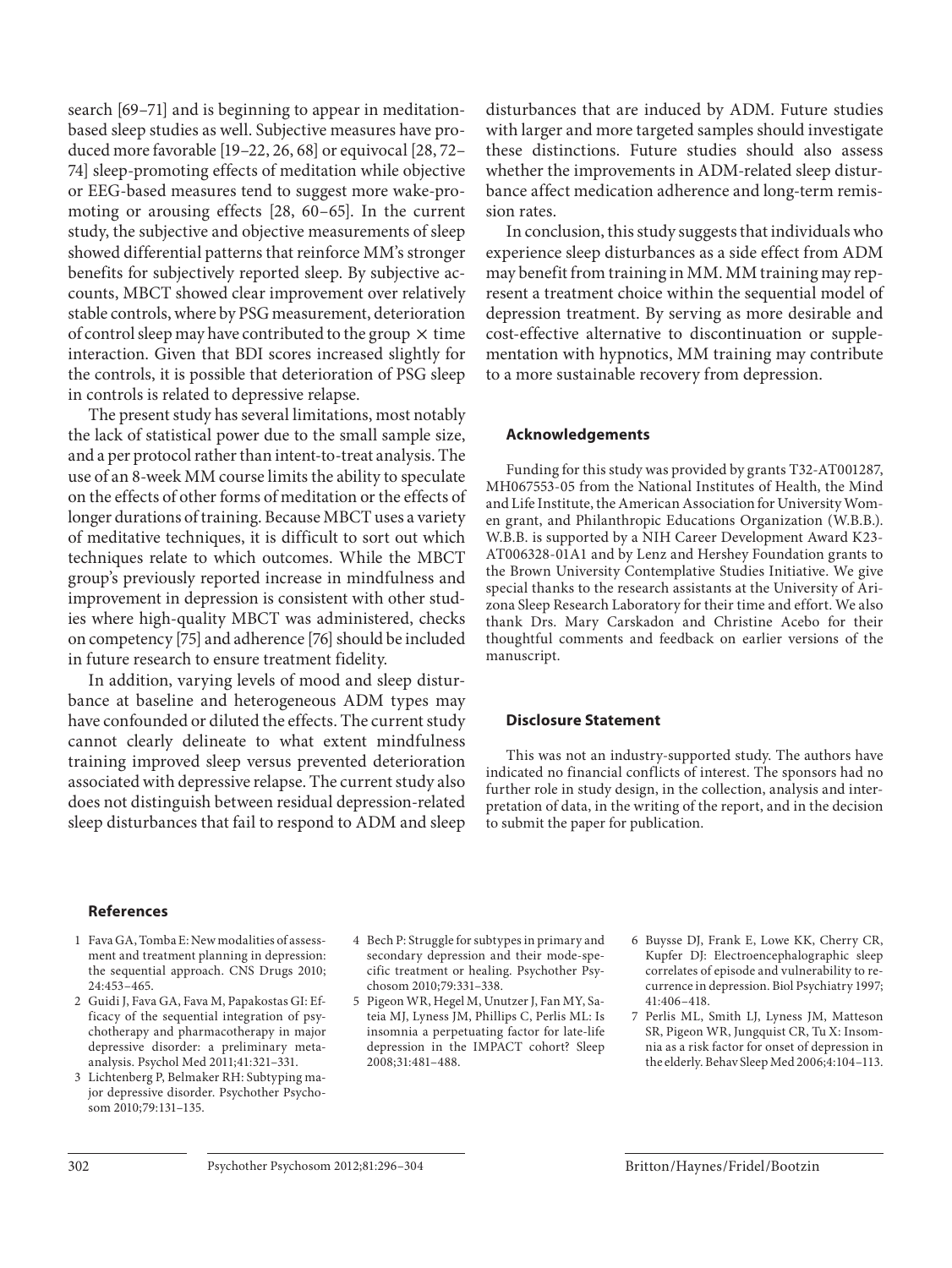- 8 Dew MA, Reynolds CF 3rd, Houck PR, Hall M, Buysse DJ, Frank E, Kupfer DJ: Temporal profiles of the course of depression during treatment: predictors of pathways toward recovery in the elderly. Arch Gen Psychiatry 1997;54:1016–1024.
- 9 Thase ME, Buysse DJ, Frank E, Cherry CR, Cornes CL, Mallinger AG, Kupfer DJ: Which depressed patients will respond to interpersonal psychotherapy? The role of abnormal EEG sleep profiles. Am J Psychiatry 1997; 154:502–509.
- 10 Dombrovski AY, Cyranowski JM, Mulsant BH, Houck PR, Buysse DJ, Andreescu C, Thase ME, Mallinger AG, Frank E: Which symptoms predict recurrence of depression in women treated with maintenance interpersonal psychotherapy? Depress Anxiety 2008;25:1060–1066.
- 11 Thase ME: Antidepressant treatment of the depressed patient with insomnia. J Clin Psychiatry 1999;60 suppl 17:28–31, discussion 46–48.
- 12 Rush AJ, Armitage R, Gillin JC, Yonkers KA, Winokur A, Moldofsky H, Vogel GW, Kaplita SB, Fleming JB, Montplaisir J, Erman MK, Albala BJ, McQuade RD: Comparative effects of nefazodone and fluoxetine on sleep in outpatients with major depressive disorder. Biol Psychiatry 1998;44:3–14.
- 13 Kupfer DJ: Pathophysiology and management of insomnia during depression. Ann Clin Psychiatry 1999;11:267–276.
- 14 Nierenberg AA, Keck PE Jr: Management of monoamine oxidase inhibitor-associated insomnia with trazodone. J Clin Psychopharmacol 1989;9:42–45.
- 15 Nierenberg AA, Adler LA, Peselow E, Zornberg G, Rosenthal M: Trazodone for antidepressant-associated insomnia. Am J Psychiatry 1994;151:1069–1072.
- 16 Neylan TC: Treatment of sleep disturbances in depressed patients. J Clin Psychiatry 1995; 56(suppl 2):56–61.
- 17 Ancoli-Israel S: Insomnia in the elderly: a review for the primary care practitioner. Sleep 2000;23 suppl 1:S23–S30, discussion S36– S38.
- 18 Dording CM, Mischoulon D, Petersen TJ, Kornbluh R, Gordon J, Nierenberg AA, Rosenbaum JE, Fava M: The pharmacologic management of SSRI-induced side effects: a survey of psychiatrists. Ann Clin Psychiatry 2002;14:143–147.
- 19 Heidenreich T, Tuin I, Pflug B, Michal M, Michalak J: Mindfulness-based cognitive therapy for persistent insomnia: a pilot study. Psychother Psychosom 2006;75:188– 189.
- 20 Carlson LE, Speca M, Patel KD, Goodey E: Mindfulness-based stress reduction in relation to quality of life, mood, symptoms of stress and levels of cortisol, dehydroepiandrosterone sulfate (DHEAS) and melatonin in breast and prostate cancer outpatients. Psychoneuroendocrinology 2004;29: 448–474.
- 21 Carlson LE, Garland SN: Impact of mindfulness-based stress reduction (MBSR) on sleep, mood, stress and fatigue symptoms in cancer outpatients. Int J Behav Med 2005;12: 278–285.
- 22 Kreitzer MJ, Gross CR, Ye X, Russas V, Treesak C: Longitudinal impact of mindfulness meditation on illness burden in solid-organ transplant recipients. Prog Transplant 2005; 15:166–172.
- 23 Gross CR, Kreitzer MJ, Thomas W, Reilly-Spong M, Cramer-Bornemann M, Nyman JA, Frazier P, Ibrahim HN: Mindfulnessbased stress reduction for solid organ transplant recipients: a randomized controlled trial. Altern Ther Health Med 2010;16:30– 38.
- 24 Kvillemo P, Branstrom R: Experiences of a Mindfulness-Based Stress-Reduction intervention among patients with cancer. Cancer Nurs 2011;34:24–31.
- 25 Ong JC, Shapiro SL, Manber R: Mindfulness meditation and cognitive behavioral therapy for insomnia: a naturalistic 12-month follow-up. Explore 2009;5:30–36.
- 26 Britton WB, Bootzin RR, Cousins JC, Hasler B, Peck T, Shapiro S: The contribution of mindfulness practice to a multicomponent behavioral sleep intervention following substance abuse treatment in adolescents: a treatment-development study. Subst Abuse 2010;31:86–97.
- 27 Perlis M, Jungquist C, Smith M, Posner D: Cognitive Behavioral Treatment of Insomnia: A Session-by-Session Guide. New York, Springer, 2005.
- 28 Britton WB, Haynes PL, Fridel KW, Bootzin RR: Polysomnographic and subjective measures of sleep continuity before and after mindfulness-based cognitive therapy in partially remitted depression. Psychosom Med 2010;72:539–548.
- 29 Shahar B, Britton W, Sbarra D, Figueredo A, Bootzin R: Mechanisms of change in mindfulness-based cognitive therapy for depression: preliminary evidence from a randomized controlled trial. Int J Cog Ther 2010;3: 402–418.
- 30 Doig G, Simpson F: Randomization and allocation concealment: a practical guide for researchers. J Crit Care 2005;20:187–191.
- 31 Rechtschaffen A, Kales A: A Manual of Standardized Terminology, Techniques and Scoring System for Sleep Stages of Human Subjects. Los Angeles, Brain Information Service/Brain Research Institute, University of California, 1968.
- 32 Carskadon MA, Dement WC, Mitler MM, Roth T, Westbrook PR, Keenan S: Guidelines for the Multiple Sleep Latency Test (MSLT): a standard measure of sleepiness. Sleep 1986; 9:519–524.
- 33 Hori T, Sugita Y, Koga E, Shirakawa S, Inoue K, Uchida S, Kuwahara H, Kousaka M, Kobayashi T, Tsuji Y, Terashima M, Fukuda K, Fukuda N: Proposed supplements and amendments to 'A Manual of Standardized Terminology, Techniques and Scoring System for Sleep Stages of Human Subjects', the Rechtschaffen & Kales (1968) standard. Psychiatry Clin Neurosci 2001;55:305–310.
- 34 Nofzinger EA, Reynolds CF, 3rd, Thase ME, Frank E, Jennings JR, Fasiczka AL, Sullivan LR, Kupfer DJ: REM sleep enhancement by bupropion in depressed men. Am J Psychiatry 1995;152:274–276.
- 35 Schittecatte M, Dumont F, Machowski R, Cornil C, Lavergne F, Wilmotte J: Effects of mirtazapine on sleep polygraphic variables in major depression. Neuropsychobiol 2002; 46:197–201.
- 36 Beck AT, Ward CH, Mendelson M, Mock J, Erbaugh J: An inventory for measuring depression. Arch Gen Psychiatry 1961;4:561–571.
- 37 Beck A, Steer R, Carbin M: Psychometric properties of the Beck Depression Inventory: twenty-five years of evaluation. Clin Psychol Rev 1988;8:77–100.
- 38 Gelenberg AJ, Wojcik JD, Falk WE, Baldessarini RJ, Zeisel SH, Schoenfeld D, Mok GS: Tyrosine for depression: a double-blind trial. J Affect Disord 1990;19:125–132.
- 39 Bootzin RR, Engle-Friedman M: The assessment of insomnia. Behav Assessment 1981;3: 107–126.
- 40 Mercer JD, Bootzin RR, Lack LC: Insomniacs' perception of wake instead of sleep. Sleep 2002;25:564–571.
- 41 Segal ZV, Williams JM, Teasdale JD: Mindfulness-Based Cognitive Therapy for Depression: A New Approach to Preventing Relapse. London, Guilford, 2002.
- 42 Williams JM, Alatiq Y, Crane C, Barnhofer T, Fennell MJ, Duggan DS, Hepburn S, Goodwin GM: Mindfulness-based cognitive therapy (MBCT) in bipolar disorder: preliminary evaluation of immediate effects on between-episode functioning. J Affect Disord 2008;107:275–279.
- 43 Barnhofer T, Crane C, Hargus E, Amarasinghe M, Winder R, Williams JM: Mindfulness-based cognitive therapy as a treatment for chronic depression: a preliminary study. Behav Res Ther 2009;47:366–373.
- 44 Eisendrath SJ, Delucchi K, Bitner R, Fenimore P, Smit M, McLane M: Mindfulnessbased cognitive therapy for treatment-resistant depression: a pilot study. Psychother Psychosom 2008;77:319–320.
- 45 Finucane A, Mercer SW: An exploratory mixed methods study of the acceptability and effectiveness of mindfulness-based cognitive therapy for patients with active depression and anxiety in primary care. BMC Psychiatry 2006;6:14.
- 46 Kingston T, Dooley B, Bates A, Lawlor E, Malone K: Mindfulness-based cognitive therapy for residual depressive symptoms. Psychol Psychother 2007;80:193–203.